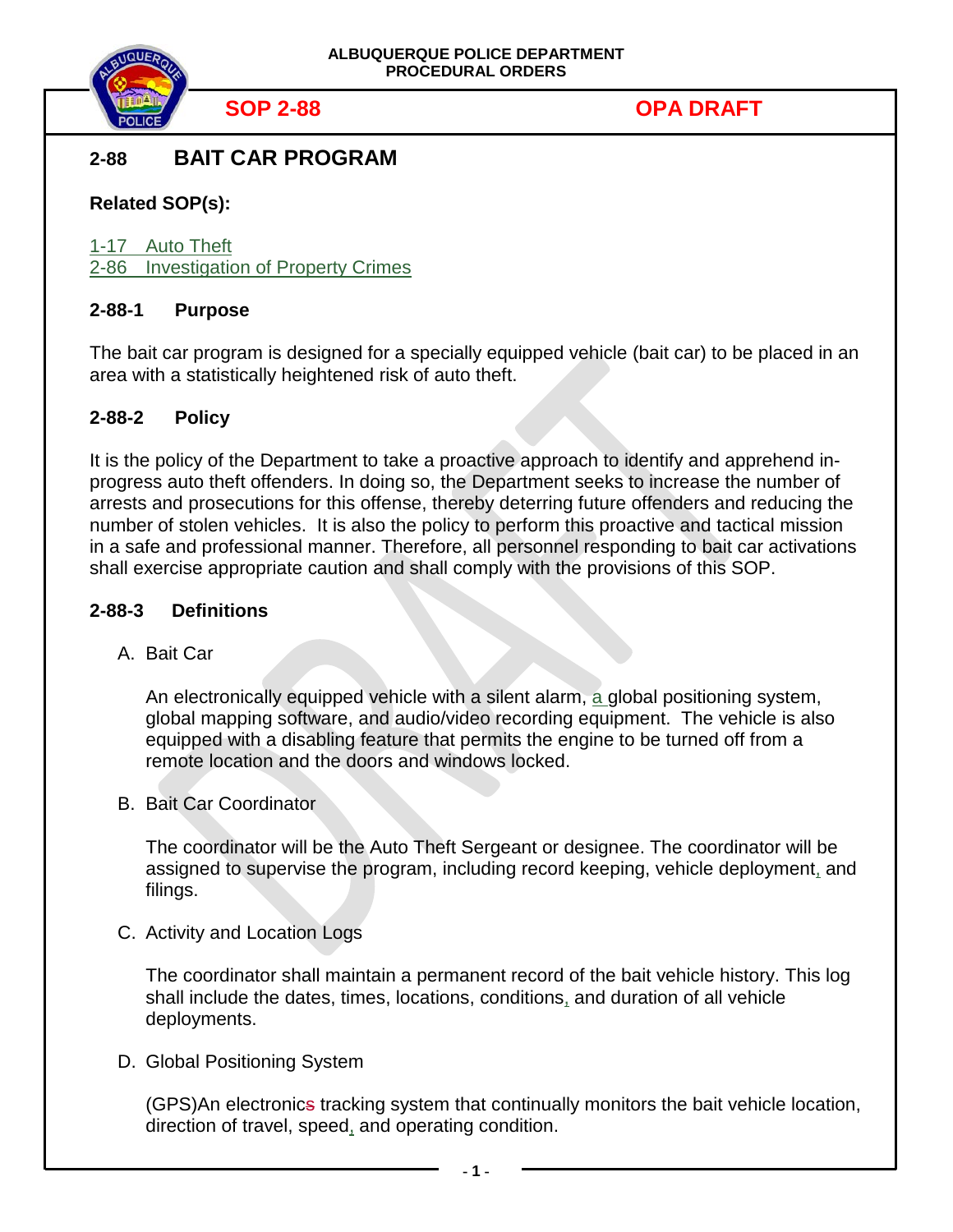

E. Short Term Bait Vehicle Deployment

A bait car deployment where Officers keep visual surveillance on the vehicle. This deployment will not exceed a 24-hour period.

F. Long Term Bait Vehicle Deployment

A bait car deployment where it will be left unattended and without surveillance for a period of 24 hours or more.

G. 27-7 Edward

Ten code used to describe a bait car activation or theft.

## **2-88-4 Rules and ResponsibilitiesProcedures**

- A. Deployment
	- 1. The authority to deploy the bait vehicle rests with the bait car coordinator. Personnel shall not operate or deploy the bait car without specific authorization from the coordinator. Sworn personnel who desire deployment of the vehicle in a specific area may direct requests to the coordinator.
	- 2. Prior to any long term bait car deployment, the coordinator shall notify the Communication's Section of the bait vehicle location and description. Upon conclusion of a long term deployment, the coordinator shall again notify the Communication's Section of the termination of the operation.
- B. APD Emergency Communications
	- 1. During a long term deployment or at the request of the bait car coordinator, the Emergency Communication Center shall be responsible for monitoring the bait car. Emergency Communications personnel will be trained to interpret any alarms or activation of the bait vehicle system. When the ECC concludes that the activation is valid, they shall identify the vehicle's physical location, vehicle description, license plate, and where applicable<sub> $i$ </sub>; the speed and direction of travel.
	- 2. Emergency Communications shall:
		- a. Broadcast a 27-7E. Should the bait vehicle appear to be moving from one area command to another, the dispatcher may make an all-area command broadcast. If the bait vehicle is leaving the Albuquerque area, the dispatcher shall contact BCSO or NMSP Communications to arrange for a coordinated response.
		- b. Dispatch a minimum of two units to the vehicle location and if mobile, provide location updates to the responding units.
		- c. Notify the on-duty supervisor and the bait car coordinator.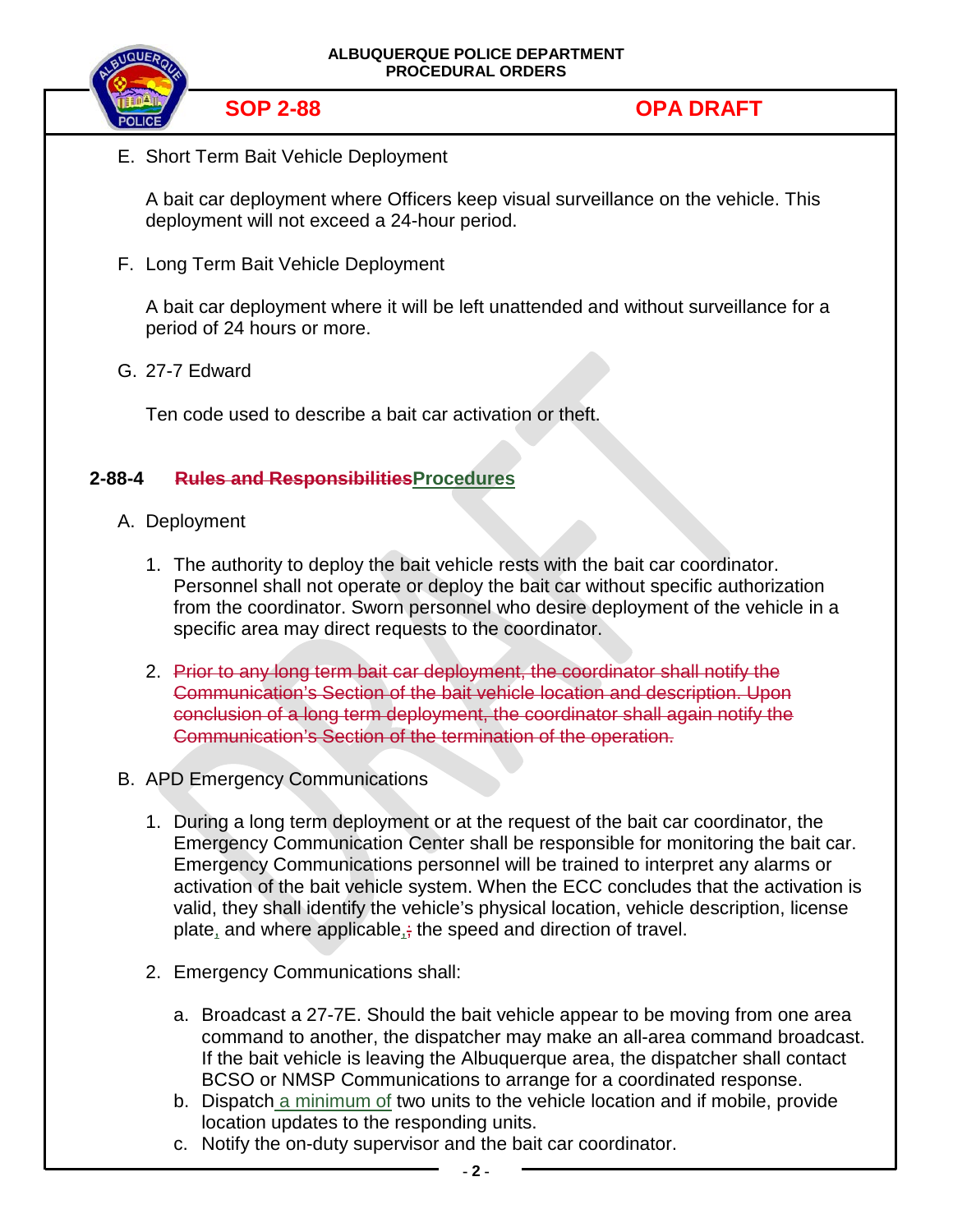### **ALBUQUERQUE POLICE DEPARTMENT PROCEDURAL ORDERS**



- d. When responding units have visual contact with the vehicle, they shall advise dispatch. Responding Officers will advise when it is safe to perform a high-risk stop on the vehicle. The operator will then remotely disable the vehicle and lock the doors.
- e. Upon request from Officers, the operator will remotely unlock the doors to allow Officers to conduct a high-risk stop.
- C. Responding Officer
	- 1. Upon bait car activation the first responding Officer to make visual contact with the bait vehicle shall inform the dispatcher of the location and state if the vehicle is occupied.
	- 2. If the vehicle is occupied, the Officer shall assess if the activation of the disabling device the vehicle is appropriate at the time.
	- 3. If an Officer concludes that the immediate disabling of the vehicle would be unsafe, the Officer shall follow the vehicle at a safe distance until such time that safe disabling of the vehicle could occur.
	- 4. When ready to disableing the vehicle, the Officer shall position their units for a high-risk stop and notify the operator to disable the vehicle and lock the doors and windows.
	- 5. After it becomes apparent that the vehicle has lost power, the Officer shall activate their emergency equipment and affect a high-risk stop. The Officer shall advise the operator to unlock the doors and complete the stop.
	- 6. Responding units will then wait for the on-on-call Auto Theft Detective to arrive on scene. The Auto Theft Unit will assume case responsibility for all bait vehicle investigations
	- 7. If the vehicle was tampered with but not moved, the Officer shall notify the bait car coordinator.. If the bait vehicle is not occupied and does not appear to have been moved from the original location, the Officer shall attempt to determine if the vehicle had been entered, or if the alarm appears to be accidental. If the vehicle has not been entered, the Officer shall then notify the operator to clear the call and rearm the vehicle. If the vehicle has obviously been tampered with, the bait car coordinator will be contacted.
- D. Pursuits and Location of Bait Cars
	- 1. Should an Officer be directed to follow a mobile bait car and the suspect is driving in an erratic or reckless manner that places the public in imminent danger of great bodily harm or death, the Officer shall immediately notify the operator to disable the vehicle and lock the doors. At no time will an Officer engage in a vehicle pursuit